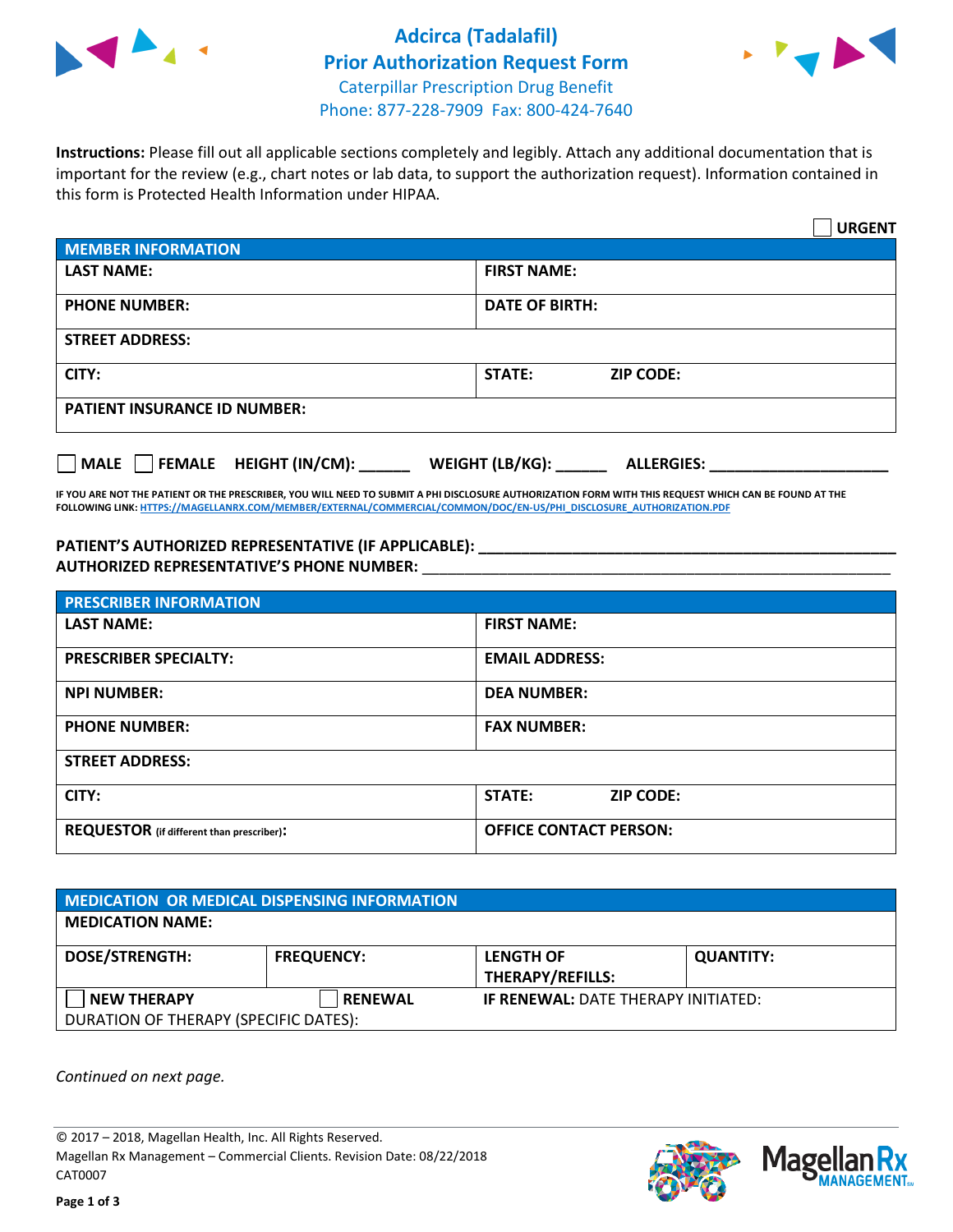

## **Adcirca (Tadalafil)**

**Prior Authorization Request Form**



Caterpillar Prescription Drug Benefit

**MEMBER'S LAST NAME:** \_\_\_\_\_\_\_\_\_\_\_\_\_\_\_\_\_\_\_\_\_\_\_\_\_\_\_ **MEMBER'S FIRST NAME:** \_\_\_\_\_\_\_\_\_\_\_\_\_\_\_\_\_\_\_\_\_\_\_\_\_\_\_

Phone: 877-228-7909 Fax: 800-424-7640

|                                                                                                                                                    | 1. HAS THE PATIENT TRIED ANY OTHER MEDICATIONS FOR THIS CONDITION?                                                 | YES (if yes, complete below)<br><b>NO</b> |  |  |
|----------------------------------------------------------------------------------------------------------------------------------------------------|--------------------------------------------------------------------------------------------------------------------|-------------------------------------------|--|--|
| <b>MEDICATION/THERAPY (SPECIFY</b>                                                                                                                 | <b>DURATION OF THERAPY (SPECIFY</b>                                                                                | <b>RESPONSE/REASON FOR</b>                |  |  |
| DRUG NAME AND DOSAGE):                                                                                                                             | DATES):                                                                                                            | <b>FAILURE/ALLERGY:</b>                   |  |  |
|                                                                                                                                                    |                                                                                                                    |                                           |  |  |
|                                                                                                                                                    |                                                                                                                    |                                           |  |  |
| <b>2. LIST DIAGNOSES:</b>                                                                                                                          |                                                                                                                    | <b>ICD-10:</b>                            |  |  |
| □ Pulmonary arterial hypertension (PAH)                                                                                                            |                                                                                                                    |                                           |  |  |
| □ Raynaud's phenomenon                                                                                                                             |                                                                                                                    |                                           |  |  |
| ICD-10 Code(s):<br>□ Diagnosis                                                                                                                     |                                                                                                                    |                                           |  |  |
|                                                                                                                                                    | 3. REQUIRED CLINICAL INFORMATION: PLEASE PROVIDE ALL RELEVANT CLINICAL INFORMATION TO SUPPORT A                    |                                           |  |  |
| PRIOR AUTHORIZATION.                                                                                                                               |                                                                                                                    |                                           |  |  |
| For pulmonary arterial hypertension, answer the following:                                                                                         |                                                                                                                    |                                           |  |  |
|                                                                                                                                                    | Does the patient have a diagnosis of Group 1 pulmonary arterial hypertension (PAH)? $\Box$ Yes $\Box$ No           |                                           |  |  |
|                                                                                                                                                    | Select if the diagnosis of Group 1 pulmonary arterial hypertension (PAH) is caused by one of the follow ing        |                                           |  |  |
| etiologies:*                                                                                                                                       |                                                                                                                    |                                           |  |  |
| □ Chronic hemolytic anemia                                                                                                                         |                                                                                                                    |                                           |  |  |
| □ Congenital heart disease                                                                                                                         |                                                                                                                    |                                           |  |  |
| $\Box$ Drugs and toxins induced                                                                                                                    |                                                                                                                    |                                           |  |  |
| □ HIV infection                                                                                                                                    |                                                                                                                    |                                           |  |  |
| □ Idiopathic/primary PAH                                                                                                                           |                                                                                                                    |                                           |  |  |
| $\Box$ Portal hypertension                                                                                                                         |                                                                                                                    |                                           |  |  |
| $\Box$ Schistosomiasis                                                                                                                             |                                                                                                                    |                                           |  |  |
|                                                                                                                                                    | □ Tissue disease (e.g., lupus/SLE, RA scleroderma, systemic sclerosis, CREST syndrome, polymyositis, polyarteritis |                                           |  |  |
| nodosa, mixed connective tissue disease)                                                                                                           |                                                                                                                    |                                           |  |  |
| *Please provide documentation.                                                                                                                     |                                                                                                                    |                                           |  |  |
|                                                                                                                                                    |                                                                                                                    |                                           |  |  |
| Does the patient have WHO functional class II, III, or IV?* $\Box$ Yes $\Box$ No                                                                   |                                                                                                                    |                                           |  |  |
| *Please provide documentation.                                                                                                                     |                                                                                                                    |                                           |  |  |
|                                                                                                                                                    |                                                                                                                    |                                           |  |  |
| Is patient's diagnosis confirmed by cardiac catheterization?                                                                                       | $\Box$ Yes $\Box$ No                                                                                               |                                           |  |  |
|                                                                                                                                                    |                                                                                                                    |                                           |  |  |
| Select if the one of the follow ing sets of measurements (at rest) were measured by cardiac catheterization to<br>confirm PAH:*                    |                                                                                                                    |                                           |  |  |
|                                                                                                                                                    |                                                                                                                    |                                           |  |  |
| □ MPAP 25 mmHg or greater + PCWP less than 19 mmHg / LVEDP not reported<br>□ MPAP 25 mmHg or greater + LVEDP less than 19 mmHg / PCWP not reported |                                                                                                                    |                                           |  |  |
| $\Box$ MPAP 25 mmHg or greater + PCWP less than 19 mmHg + LVEDP less than 19 mm/Hg                                                                 |                                                                                                                    |                                           |  |  |
| *A copy of the cardiac catheterization report must be included.                                                                                    |                                                                                                                    |                                           |  |  |
|                                                                                                                                                    |                                                                                                                    |                                           |  |  |
| Select the prescribing physician's specialty:                                                                                                      |                                                                                                                    |                                           |  |  |
| □ Cardiology                                                                                                                                       |                                                                                                                    |                                           |  |  |
| □ Nephrology                                                                                                                                       |                                                                                                                    |                                           |  |  |
| □ Pulmonology                                                                                                                                      |                                                                                                                    |                                           |  |  |
| □ Rheumatology                                                                                                                                     |                                                                                                                    |                                           |  |  |
|                                                                                                                                                    |                                                                                                                    |                                           |  |  |
| For Raynaud's phenomenon, answer the following:                                                                                                    |                                                                                                                    |                                           |  |  |
|                                                                                                                                                    |                                                                                                                    |                                           |  |  |

© 2017 – 2018, Magellan Health, Inc. All Rights Reserved. Magellan Rx Management – Commercial Clients. Revision Date: 08/22/2018 CAT0007